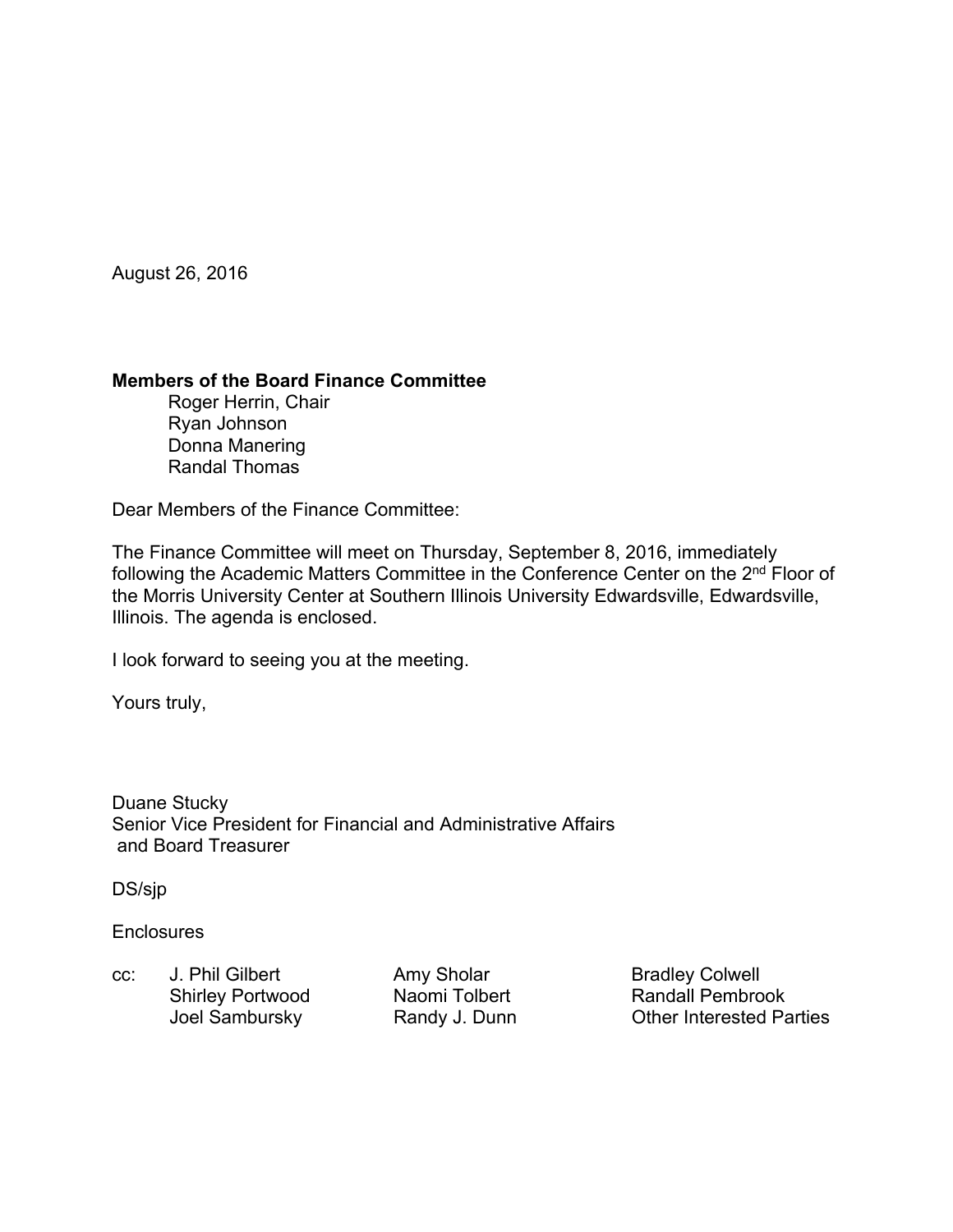# AGENDA

#### MEETING OF THE SOUTHERN ILLINOIS UNIVERSITY BOARD OF TRUSTEES FINANCE COMMITTEE

# Thursday, September 8, 2016 Immediately following the Academic Matters Committee

Conference Center, 2nd Floor Morris University Center Southern Illinois University Edwardsville

- 1. Approval of Minutes of the Meeting July 14, 2016 (attached).
- 2. Operating and Capital RAMP Guidelines and Executive Summary: Resource Allocation and Management Program (RAMP) Planning, Operations, and Capital Budget Request, Fiscal Year 2018 (Board Agenda Item K) (joint discussion with Architecture & Design and Academic Matters Committees).
- 3. Approval of Purchase: National Public Radio (NPR) Dues for WSIU-FM, WVSI-FM and WUSI-FM Programming and Digital Services, Carbondale Campus, SIUC (Board Agenda Item L).
- 4. Other Business
- 5. Adjournment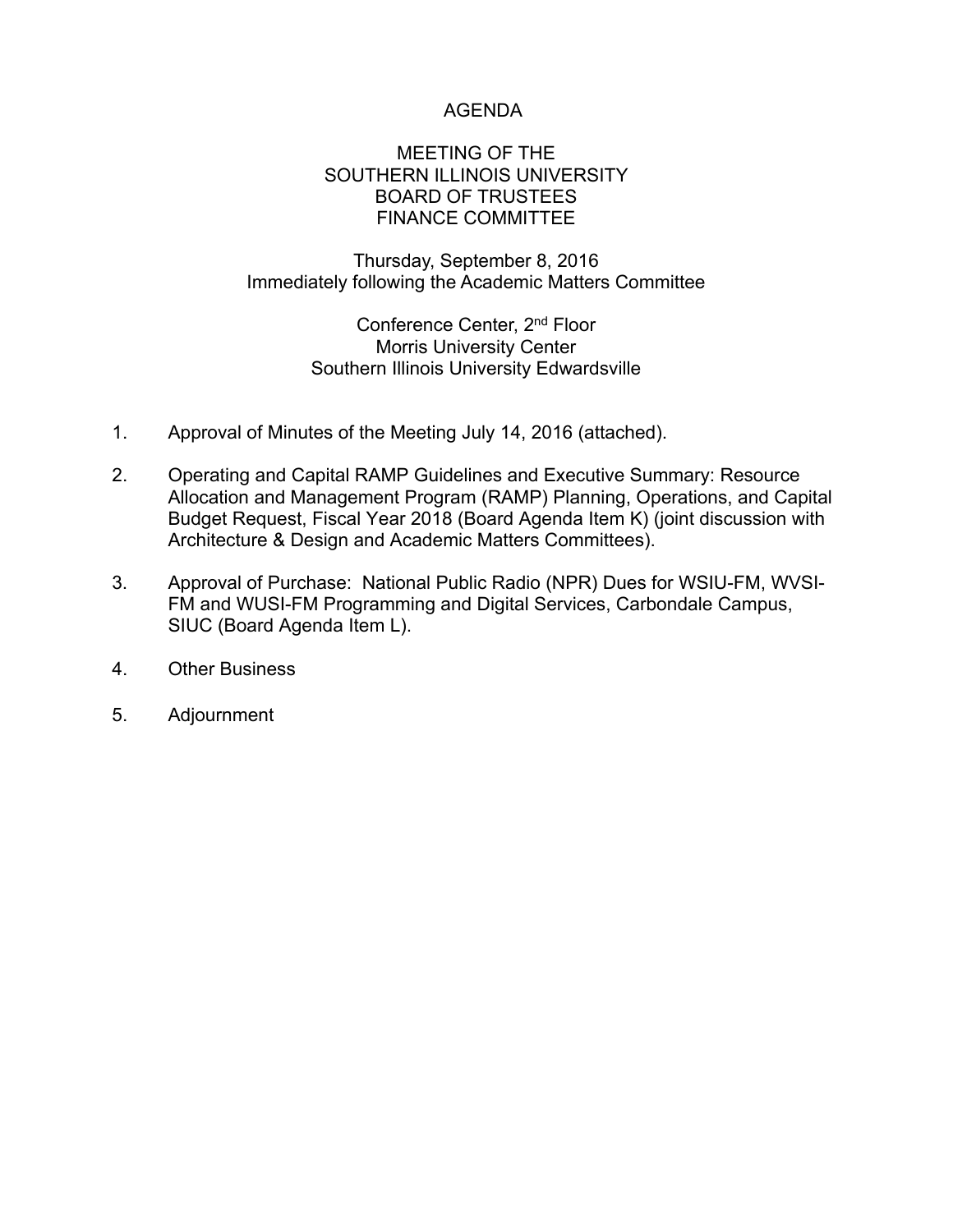# **BOARD OF TRUSTEES**

# **SOUTHERN ILLINOIS UNIVERSITY**

#### **Minutes of the Finance Committee Meeting**

#### **July 14, 2016**

The Finance Committee met following the Academic Matters Committee in the Auditorium at the SIU School of Medicine, Springfield, IL. Present were: Roger Herrin (Chair), Donna Manering, and Randal Thomas. Other Board members present were: J. Phil Gilbert, Ryan Johnson, Shirley Portwood, Joel Sambursky, Amy Sholar, and Naomi Tolbert. Executive Officers present were: President Randy J. Dunn; Interim Chancellor Bradley Colwell, SIUC; Interim Chancellor Stephen Hansen, SIUE; General Counsel Lucas Crater; Acting Vice President for Academic Affairs James Allen; and Senior Vice President for Financial and Administrative Affairs and Board Treasurer Duane Stucky.

#### **Minutes**

Trustee Thomas recommended approval of the minutes of the May 5, 2016, meeting as submitted. The motion was seconded by Trustee Manering and passed by the Committee.

### **Approval of Salary and Appointment: Dean of the College of Business, SIUC (Board Agenda Item M).**

Interim Chancellor Bradley Colwell reviewed the proposed appointment and requested Finance Committee approval of the salary of:

 Dr. Terry Clark as Dean of the College of Business, SIUC, with an annual salary of \$270,000, effective July 15, 2016.

Trustee Thomas recommended approval of the matter and that it be placed on the Board's agenda. The motion was duly seconded by Trustee Manering and was passed by the Committee.

## **Approval of Purchase: Factory Overhauled Aircraft Engines and Cores, SIUC (Board Agenda Item N).**

Interim Chancellor Bradley Colwell reviewed the proposed purchase.

Trustee Thomas recommended approval of the matter and that it be placed on the Board's agenda. The motion was duly seconded by Trustee Manering and was passed by the Committee.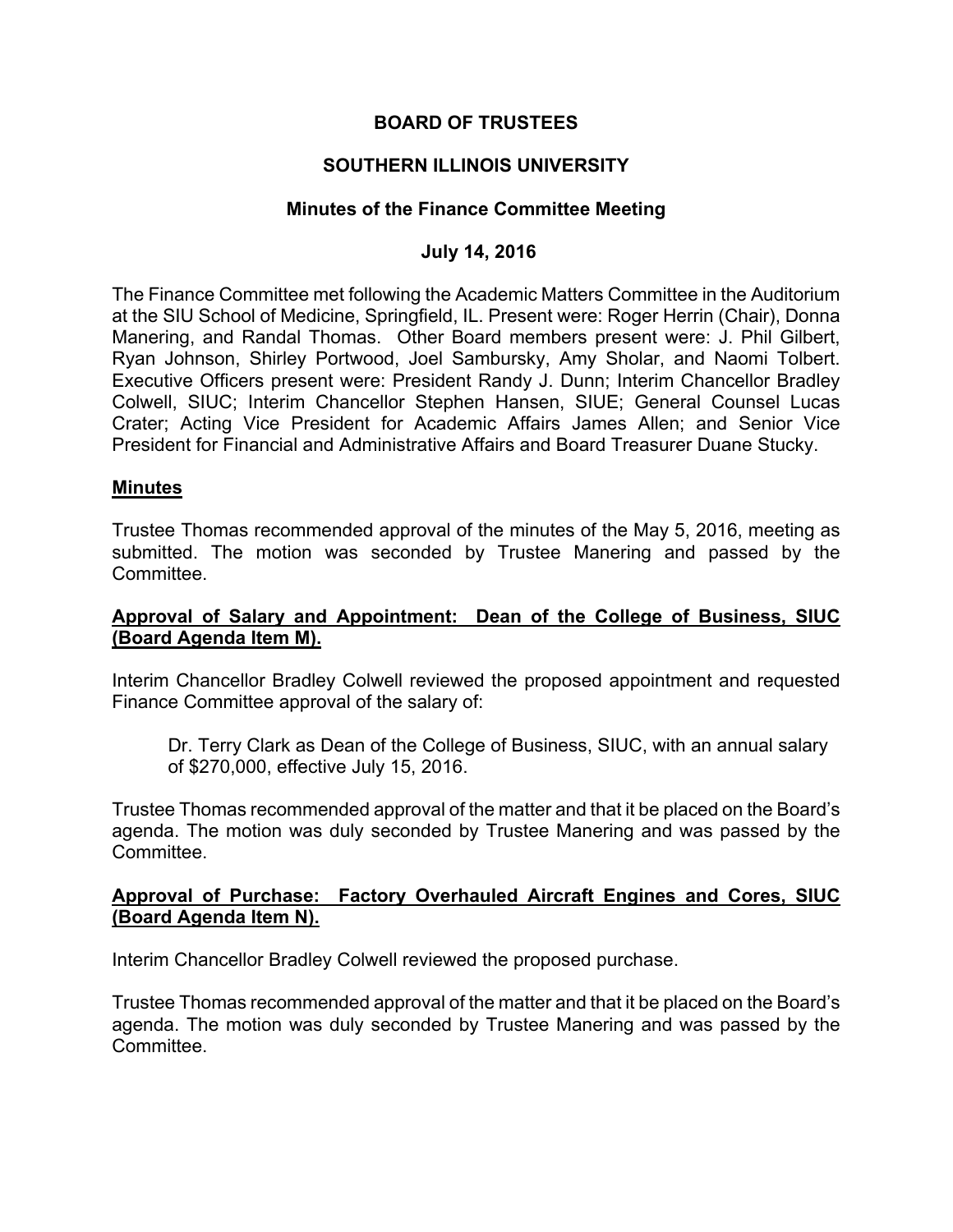Minutes of the July 14, 2016, Board Finance Committee Meeting Page 2

## **Approval of Purchase: Medical Office Building Lease, School of Medicine Campus, SIUC (Board Agenda Item P).**

Dean and Provost Jerry Kruse reviewed the proposed matter.

Trustee Thomas recommended approval of the matter and that it be placed on the Board's agenda. The motion was duly seconded by Trustee Manering and was passed by the Committee.

#### **Approval of Salary and Appointment: Interim Dean of the School of Business, SIUE (Board Agenda Item Q).**

Interim Chancellor Stephen Hansen reviewed the proposed matter.

Trustee Manering recommended approval of the matter and that it be placed on the Board's agenda. The motion was duly seconded by Trustee Thomas and was passed by the Committee.

# **Approval of Purchase: Digital Media Buying Services, SIUE (Board Agenda Item R).**

Interim Chancellor Stephen Hansen reviewed the proposed purchase.

Trustee Manering recommended approval of the matter and that it be placed on the Board's agenda. The motion was duly seconded by Trustee Thomas and was passed by the Committee.

# **Approval of Purchase: Traditional Media Buying Services, SIUE (Board Agenda Item S).**

Interim Chancellor Stephen Hansen reviewed the proposed purchase.

Trustee Manering recommended approval of the matter and that it be placed on the Board's agenda. The motion was duly seconded by Trustee Thomas and was passed by the Committee.

## **Approval of Purchase: Grant Management System, SIUE (Board Agenda Item T).**

Interim Chancellor Stephen Hansen reviewed the proposed purchase.

Trustee Manering recommended approval of the matter and that it be placed on the Board's agenda. The motion was duly seconded by Trustee Thomas and was passed by the Committee.